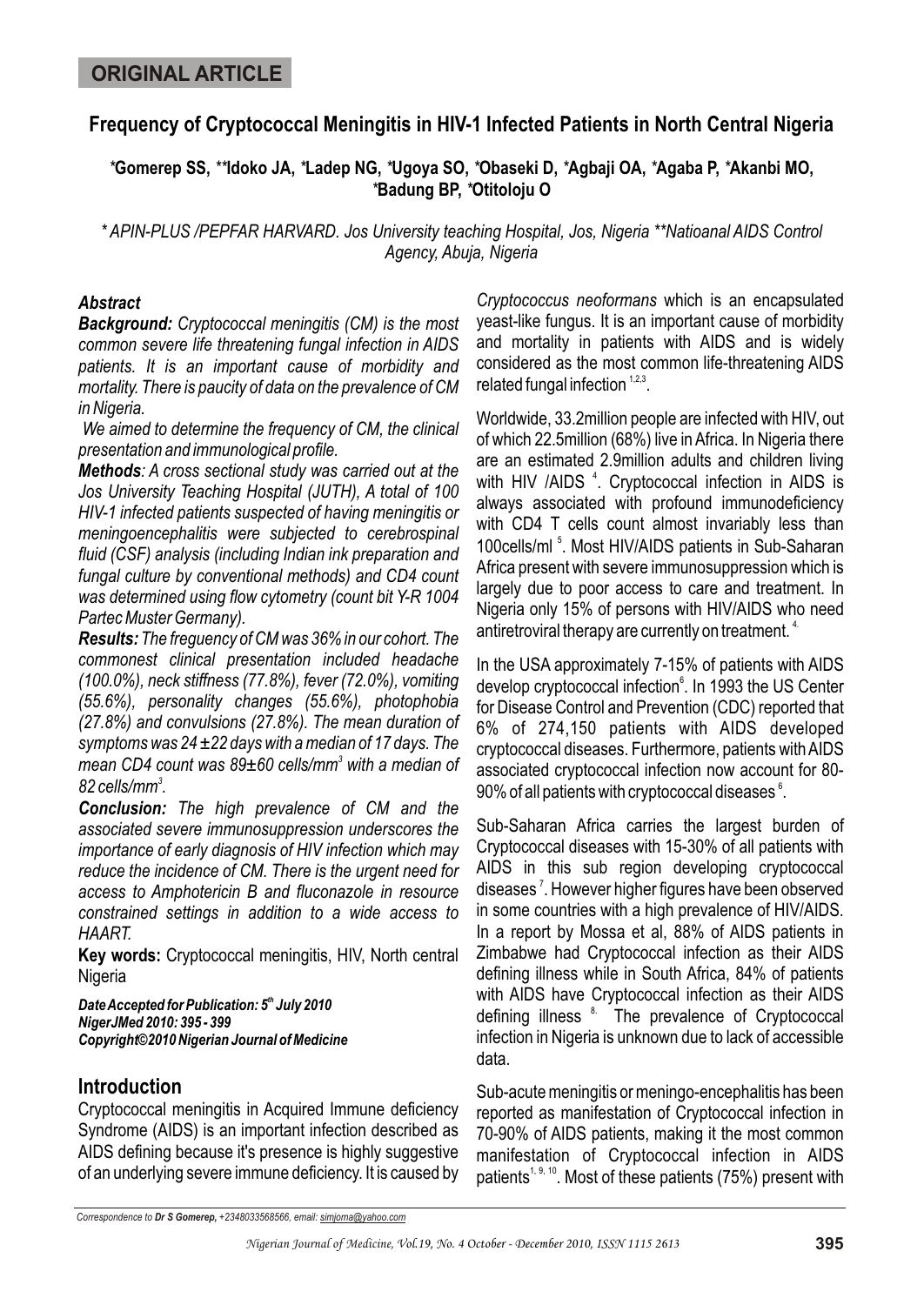fever, malaise and headache, and are generally symptomatic for 2-4 weeks before presentation $\mathrm{^{11}}$ .

Overt meningeal symptoms and signs such as neck stiffness or photophobia are uncommon and are observed in only about 25% of patients<sup>12</sup> Consequently all patients suspected of having Cryptococcal infection must be evaluated for meningeal involvement. Nausea and vomiting occur in about 40% of patients and about 30% of patients have symptoms compatible with encephalopathy, such as lethargy, altered mentation, personality changes and memory loss. Focal neurologic signs or seizures are unusual and occur in about 10% of these patients $12$ .

Cryptococcoma (large cryptococcal granuloma within the brain) is rare in AIDS patients. Abnormalities in brain imaging such as computed tomography scans or magnetic resonance imaging are seen in up to 20% of patients.

Because of the limited health resources in our environment and consequent lack of diagnostic facilities, there are few studies on the frequency and clinical presentation of Cryptococcal meningitis in AIDS patients in Nigeria. This study was aimed at evaluating the frequency and describing the clinical presentation of cryptococcal meningitis in HIV infected patients in Jos University Teaching Hospital.

#### **Materials and Methods.**

A cross sectional study was carried out at the Jos University Teaching Hospital (JUTH), which is a tertiary referral centre and one of the foremost site of the free Antiretroviral treatment programme of the Nigerian government and PEPFAR Harvard. A total of 100 confirmed HIV-1 infected patients suspected of having meningitis or meningoencephalitis were subjected to cerebrospinal fluid (CSF) analysis (including Indian ink preparation and fungal culture by conventional methods) and CD4 count was determined using flow cytometry (count bit Y-R 1004 Partec Muster Germany).

# **Results**

One hundred HIV-1 infected patients with features of meningitis or meningoencephalitis were studied. There were 34 males and 66 females. The frequecy of CM was 36% in our cohort. The mean age of the patients with Cryptococcal meningitis was 35.61±7.89 years; it ranged between 21.00 to 51.00years. The largest population of the patients is in the age group 31-40years (44%). The commonest clinical presentation included headache

(100.0%), neck stiffness (77.8%), fever (72.0%), vomiting (55.6%), personality changes (55.6%), photophobia (27.8%) and convulsions (27.8%). The mean duration of symptoms was 24 ±22 days with a median of 17 days. Persistent headache of more than fourteen days was reported in 61% of patients with CM. The mean CD4 count was  $89\pm60$  cells/mm<sup>3</sup> with a median of 82 cells/mm<sup>3</sup>.

| Variable              | <b>CM Positive</b> | <b>CM Negative</b> | <b>All Subject</b> |
|-----------------------|--------------------|--------------------|--------------------|
|                       | $N = 36$           | $N=64$             | $N = 100$          |
|                       | Number (%)         | Number (%)         |                    |
| <b>Sex</b>            |                    |                    |                    |
| Male                  | 12(33.3)           | 22(34.4)           | 34                 |
| Female                | 24 (66.7)          | 42 (65.6)          | 66                 |
| Age Group             |                    |                    |                    |
| $21 - 30$             | 12(33.3)           | 22(34.4)           | 34                 |
| $31 - 40$             | 16(44.4)           | 28(43.8)           | 44                 |
| 41-50                 | 6(16.7)            | 12(18.8)           | 18                 |
| 51-60                 | 2(5.6)             | 2(3.1)             | 04                 |
| Occupation            |                    |                    |                    |
| Civil Servant         | 6(16.7)            | 22 (33.4)          | 28                 |
| Self Employed         | 20(55.6)           | 26 (40.6)          | 46                 |
| Student               | 6(16.6)            | 8(12.5)            | 14                 |
| Unemployed            | 4(11.1)            | 8(12.5)            | 12                 |
| <b>Marital Status</b> |                    |                    |                    |
| <b>Divorced</b>       | 0(00.0)            | 4(6.3)             | 04                 |
| Married               | 18 (50.0)          | 30 (46.9)          | 48                 |
| Single                | 12(33.3)           | 18 (28.1)          | 30                 |
| Widowed               | 6(16.7)            | 12 (18.7)          | 18                 |
|                       |                    |                    |                    |

# **CLINICAL FEATURES OF THE PATIENTS**



CM Cryptococcal Meningitis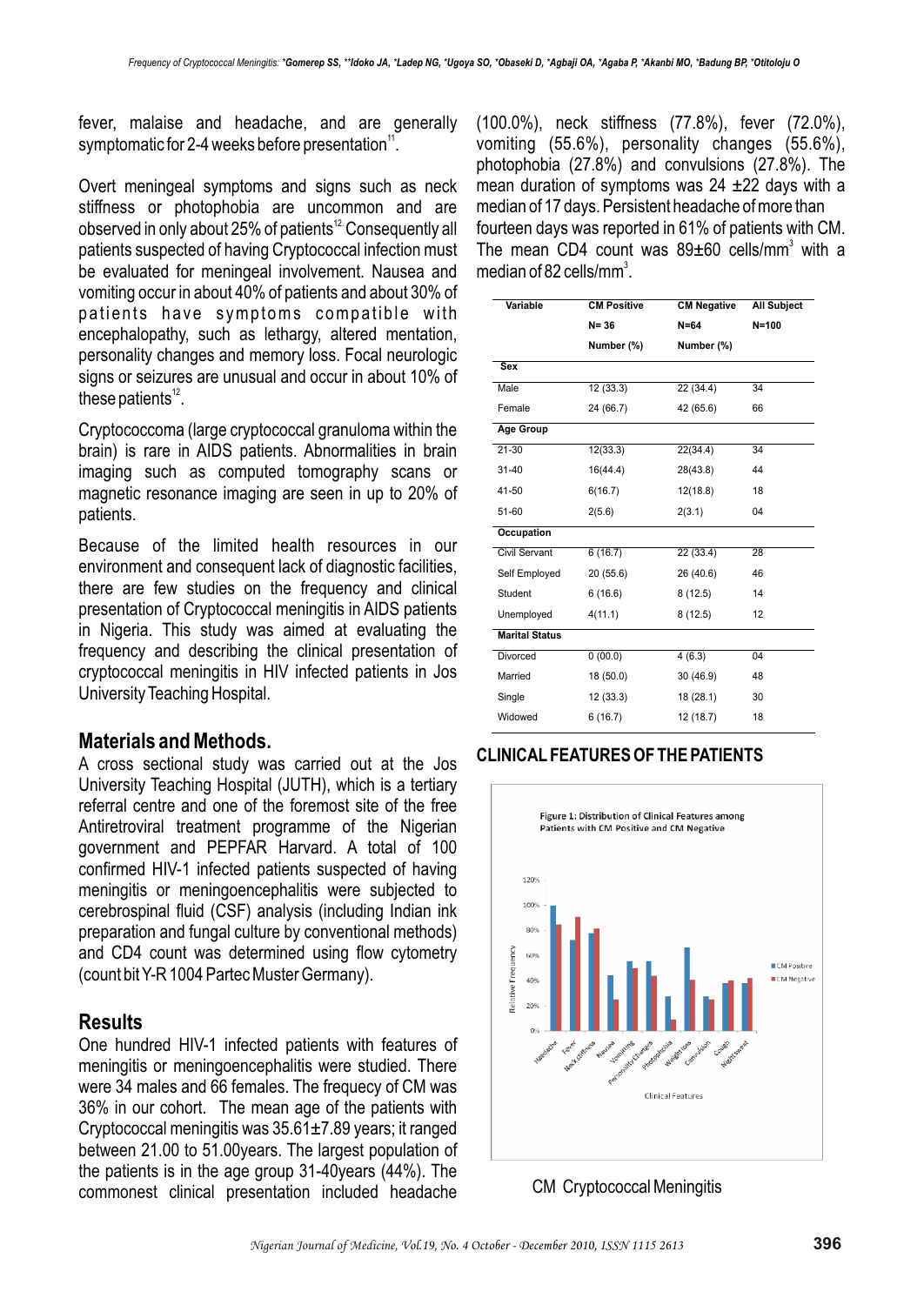#### **DISCUSSION**

Cryptococcal meningitis is the most common life threatening fungal infection in patients with AIDS. The frequency of cryptococcal meningitis has been on the increase since the discovery of HIV but there's been a halt of this trend with the introduction of Highly Active Antiretroviral Therapy (HAART). However in countries where patients have a poor access to HAART, the Frequency of Cryptococcal meningitis is still high.

The study showed a frequency of 36% for Cryptococcal meningitis among HIV/AIDS patients in JUTH presenting with meningitic features. Similar results were observed by Bekondi et al, in a hospital study in Bangui, where they reported a frequency of 39.1% and Cryptococcal meningitis was noted as the commonest cause of meningitis in HIV infected patients with meningitic symptoms<sup>13</sup>. In another study in Zimbabwe, Halim et al found that 45% of patients with meningitic features had Cryptococcal meningitis and it was also the most  $common$  form of meningitis $<sup>14</sup>$ . In Bamako, Mali, a</sup> frequency of 30.9% was reported by Oumar AA et al  $^{15}$ 

This high frequency of Cryptococcal meningitis may be due to the fact that most of our patients in JUTH sought medical attention at advanced stage of the disease because a large proportion of them were not on HAART or had failed antiretroviral therapy.

In countries with a fairly wider access to antiretroviral drugs and a better care seeking attitude, there have been reports of lower frequency. In South Africa, Bergeman et al reported a frequency of 13%  $^{16}$ . Another study by Jowi and co-workers in a hospital in Nairobi found Cryptococcal meningitis in 22% of HIV/AIDS patients with neurological complications <sup>17</sup>. Other studies done in South America showed frequencies between 20.3 - 29.4%  $18,19,20$ 

The age at presentation of patients with cryptococcal meningitis was at a median age of 35.5 years and two thirds of the patients were females. Similar findings was observed in the age presentation of patients, by Melaku et al in a study in Ethiopia with a median age of 35 years, however, a male predominance was noted  $(65.6\%)$ <sup>58.</sup> Millogo and colleagues also found a median age of 34.25 years in Burkina Faso, and a male preponderance (66%) <sup>21</sup>. Similar findings were also found in studies conducted in Malawi and Argentina<sup>22, 19</sup>.

The median age of the patients fell within the age bracket of 15 and 49 which is the age bracket worst affected by HIV infection worldwide<sup>4</sup>. The higher female preponderance in the present study could be explained

by the higher number of female patients presenting for care in our hospital. Unpublished audit in our clinic data shows that females make up 66.5% of the total number of persons with HIV/AIDS attending our clinic. This is probably due to the better health seeking behavior of women in this geo-political zone. Other factors like stigmatization have been reported as a major constraint for men. However there may be some other sociocultural influences which may be elucidated in further studies.

The major clinical features reported by patients in this study were headache (100%), neck stiffness (77.8%), fever (72.0%), weight loss (66.7%) and personality changes (55.6%), vomiting (55.6%), nausea (44.4%).

These findings are comparable with the findings in Malawi by Maher et al of headache (97%), neck stiffness (74%), fever (61%) and altered consciousness  $(58%)$ .  $^{22}$ . This frequency of symptoms were also similar in a study in Ethiopia by Melaku et al with headache (99%), fever (97.1%) vomiting (93.1%) and alteration in mentation (39.1%) as the major symptoms $^{23}$ . In South Africa, Argentina, Spain and India similar symptoms profile was also found.  $24,25,26,27$ .

These high frequencies of symptoms show that most of our patients present with acute or subacute meningitis. It is also important to note that the low CD4 cell count of the patients could predispose them to other opportunistic infections that could modify their presentation.

However some other studies have reported a lower frequency of symptoms. In Bamako, a lower frequency of symptoms in patients with cryptococcal meningitis was observed, with disorders of consciousness in 23.6%, fever in 11.8% and signs of meningism in 64%of the patients. Chuck et al also found a low frequency of meningeal signs and symptoms (25%), vomiting (40%) and encephalopathy (30%)  $<sup>11</sup>$ . These findings are more</sup> in keeping with a chronic presentation of CM.

The median duration of meningitic symptoms was 17 days. There was no significant difference from those without cryptococcal meningitis. (P=0.5800). This finding is in consonance with a study in Malawi  $^{22}$ . Chuck et al also documented in a review of CM a duration of 2- 4weeks<sup> $11$ </sup>. However the time from onset to diagnosis ranged from days to months because cryptococcal meningitis can present as an acute, sub-acute or chronic presentation with waxing and waning symptoms $28$ .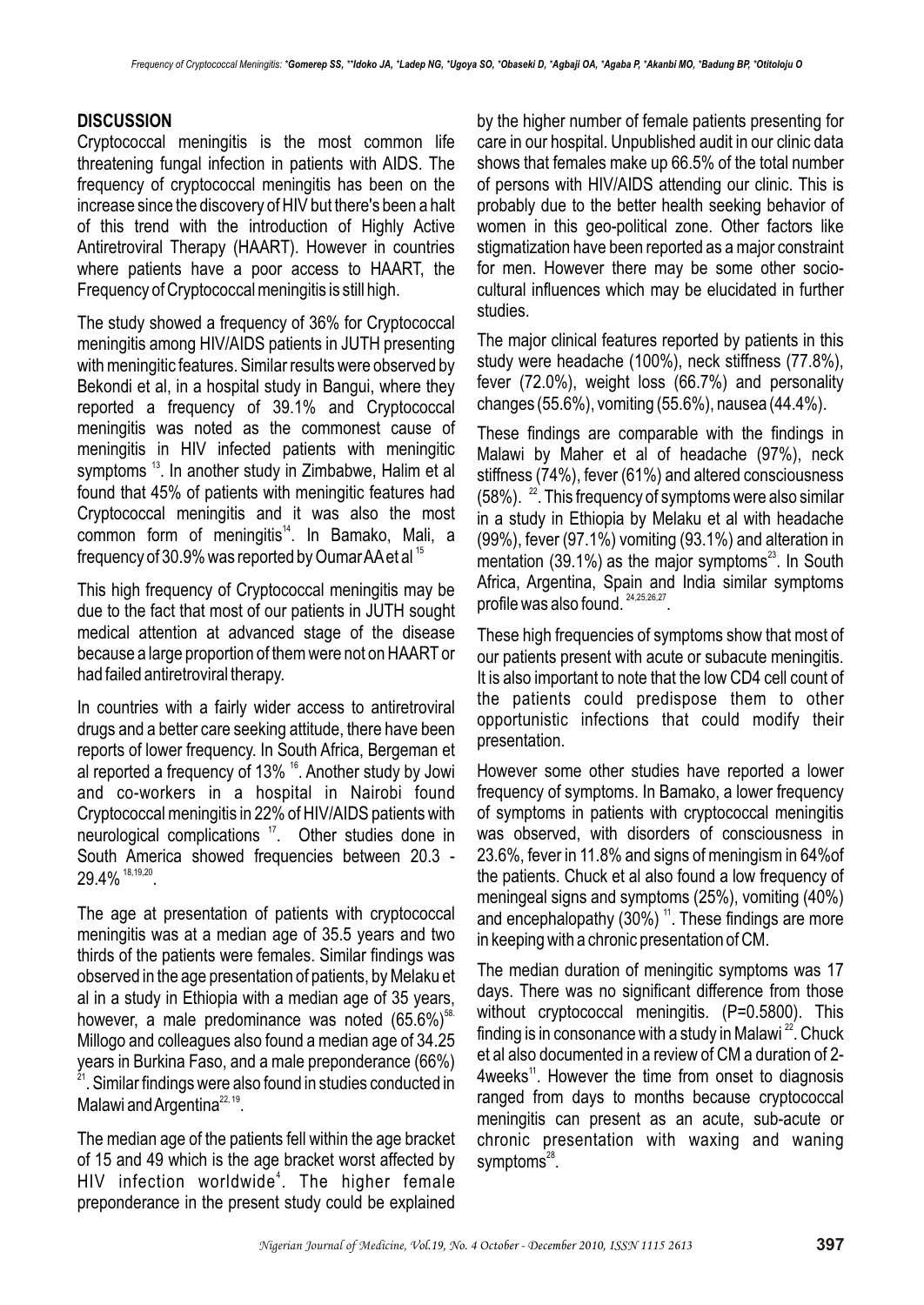Logistic regression showed that clinical features were not good predictors of the presence or absence of cryptococcal meningitis. Only fever and weight loss had a significant probability value of 0.003 and 0.031 respectively. However these two clinical features could be attributable to many other opportunistic infections and HIV disease itself. Therefore it could be misleading to use it as a sole predictor of Cryptococcal meningitis in isolation without considering other clinical features. Studies in Tanzania also showed that clinical features are insensitive for establishing the diagnosis or prognosis of cryptococcal  $meningitis<sup>18</sup>$ .

It is also important to note that fever and weight loss were symptoms reported by the patients which could be misleading depending on the patient's perception of the symptom.

Headache was the most prominent feature in patients with CM (100%), this finding was also reported in studies in Malawi and South Africa <sup>22, 24</sup>. Persistent headache of more than fourteen days was reported in 61% of patients with CM. In Burkina Faso, a higher percentage (75%) had persistent headache with  $CM<sup>21</sup>$  In CM several factors which include raised intracranial pressure, meningoencephalitis and systemic cytokine release could contribute in the pathogenesis of headache.

In patients without CM, 41% had persistent headache. Patients with CM are more likely to have persistent

#### **References**

- 1. Dismuke W E. Cryptococcal Meningitis in patients with AIDS. J. infect Dis. 1988; 157:624-628.
- 2. Powderly W G. Cryptococcal Meningitis and AIDS clin. Infect Dis. 1993; 17:837-842.
- 3. Harrington M. Cryptococcal Meningitis. The OI Report TAG 1998.http://ww.aidsinfonyc.org/tag/com/oi598/13.html.
- 4. UNAIDS/WHO Report on the Global AIDS epidemic Geneva UNAIDS, UpdateNov2007. htt://unaids.org/en/Knowledgecentre/HIVData/EpiUpdateArc hive/2007/default.asp. Accessed 12/06/0
- 5. Crowe S M, Carlin J B, Stewart K I, et al. Predictive value of CD4 lymphocyte number for the development of opportunistic infection and malignancies in HIV infected persons. J. Acquir Immune Def. syndrome. 1991; 4: 770-776.
- 6. Friedman G D, Jeffrey Fessel W, Udaltsova N V, Hurley L B. Cryptococcosis the1981-2000. Mycosis 2005, 48(2); 1225-5.
- 7. Clumeck N, Van de Perre P, Carael M. The African AIDS experience in contrast with the rest of the world. In Leauing G, Millis J. Editor Opportunistic infection in patients with the acquired immune deficiency syndrome. New York Marcel Dekker; 1989: 43-56.
- 8. Moosa M Y, Coovadia Y M. Cryptococcal meningitis in South Africa; a comparison of clinical features laboratory findings and outcome for HIV positive and HIV negative patients. Clin infect Dis 1997 Feb; 24(2)131-4.

headache than patients without CM ( $X^2 = 3.87$ , p= 0.049). In all 2% of patients had persistent headache with negative cultures, a cerebrospinal fluid cell count of less than 5cells/ml and without meningeal signs. This may group may constitute what is referred to as HIV headache. The pathophysiological mechanism is largely unknown but it is thought to be due to systemic cytokine release because it may sometimes herald the onset of systemic infection such as Pneumocystis pneumonia<sup>29, 30.</sup>

This study found a median CD4 T cell count of 82 cells  $\text{/mm}^3$  in patients with Cryptococcal meningitis. There was no significant difference from the patients without Cryptococcal meningitis. (P=0.86). Crowe and colleagues<sup>5</sup> also showed that CM is always associated with profound immunodeficiency with CD4 T cell count almost invariably less than 100 cells /mm $<sup>3</sup>$ . A Study in</sup> Botswana by Bisson et al has shown an even lower median CD4 count of 41 cells/mm<sup>331</sup>. In Kenya a median CD4 T cell count of 17cells/mm<sup>3</sup> was found. Knudsen et al in Denmark found a median CD4 count of 18 cells/mm<sup>3 32</sup>. But the similar CD4 T cell count in patients without Cryptococcal meningitis may probably mean that our patients with HIV infection still present mainly at an advanced stage of AIDS. Those without cryptococcal meningitis may purely be a matter of nonexposure to *C. neoformans* if the quality of their CD4 T cell is equal. These may be a subject of further research.

- 9. Rinaldi M G, Druts G J, Howel A, et al. Serotypes of Cryptococcus neoformans in patients with AIDS J. infect Dis. 1986; 153-642.
- 10. Clark R A, Grear D, Artkinso W et al. Spectrum of Cryptococcus neoformans infection in 63 patients infected with human immunodeficiency virus. Rev Infect Dis 1990; 12: 768-777.
- 11. Chuck S L, Sarde M A. Infections with Cryptococus neoformans in acquired immunodeficiency syndrome. N Eng J Med. Sep 21 1989; 321(12):794-799.
- 12. Saag M S, Powderly W G, Cloud G A, et al. Comparison of Amphotericin B with Fluconazole in the treatment of acute AIDS associated cryptococcal meningitis N Engl J. Med. 1992; 326: 83-89.
- 13. Van der Horst C M, Saag M S, Cloud G A, et al. Treatment of AIDS Associated acute cryptococcal meningitis; a four aim, two step clinical trial N Eng. J Med. 1997; 337:15-21.
- 14. Hakim J G, Gangaido I T, Heyderman R S, et al. Impact of HIV infection on meningitis in Harare Zimbabwe. A prospective study of 406 predominant adult patients. AIDS. 2000Jul 7; 14(10): 1401-7.
- 15. Oumar AA, Dao S, Ba M, et al. Epidemiological, clinical and prognostic aspects of cryptococcal meningitis in hospital area of Bamako, Mali. *Rev Med Brux*. 2008 May-Jun;29(3):149-52.